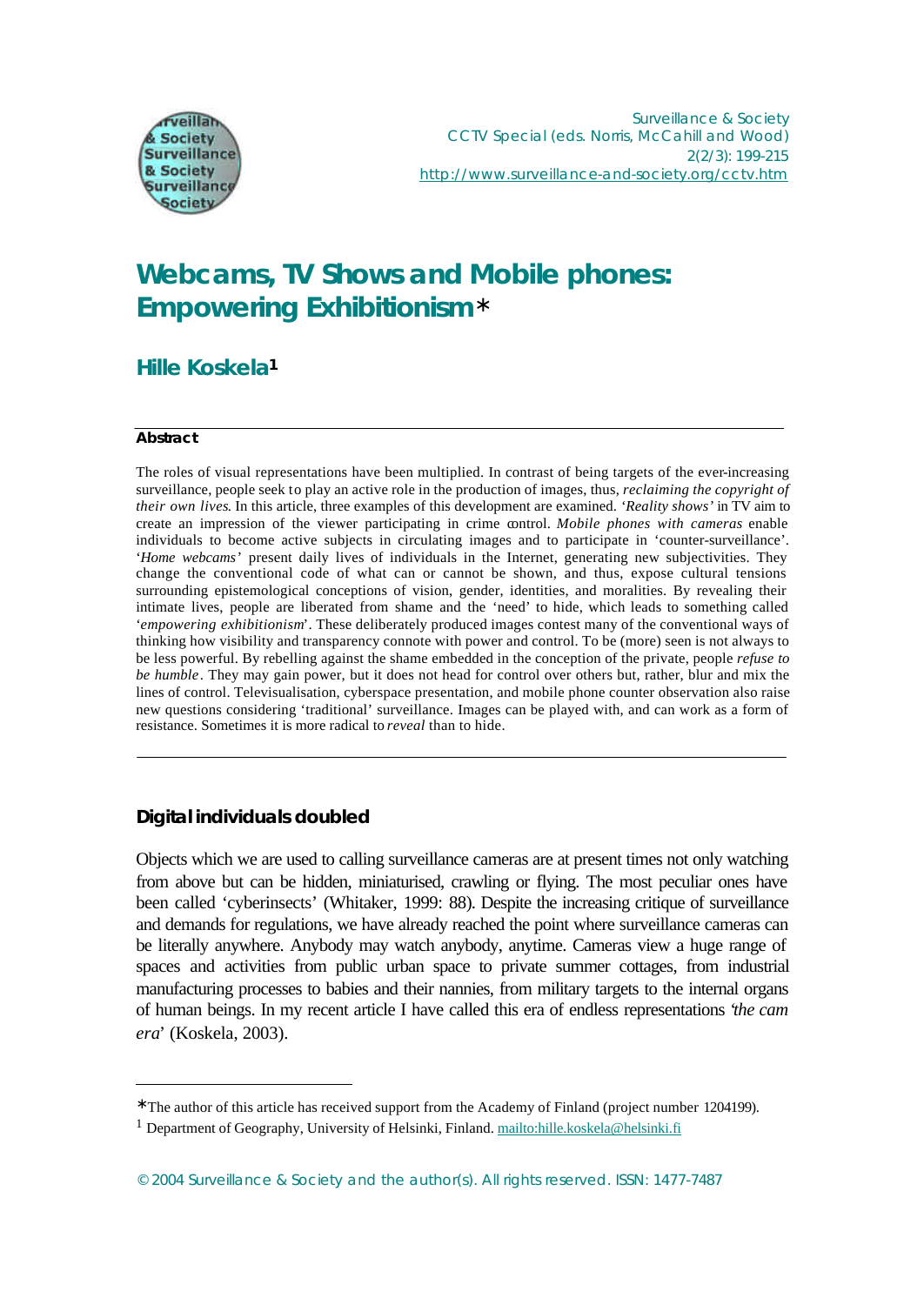When surveillance cameras are combined with visitors' registers and 'people-finding tools', such as face recognition systems, the visible surveillance is linked to other forms of information, forming a net of technological control (e.g. Curry, 1997; Graham, 1998; Whitaker, 1999; Norris, 2002). Bodily individuals become, in one sense, intertwined with 'digital individuals'. When webcams distribute images to the audience in the Internet, local gazes are connected with the global community and bodily individuals become intertwined with 'digital individuals' in another sense (Lyon, 1998; Green, 1999). Altogether, people have become 'doubled' digital individuals. As surveillance spreads from material space to cyberspace the 'panoptic power' is replaced by what different scholars have called a 'polyopticon' (Allen, 1994), a 'superpanopticon' (Poster, 1995), a 'synopticon' (Mathiesen, 1997), an 'omnicon' (Groombridge, 2002), or a 'neo-panopticon' (Mann *et al*., 2003). This condition of 'overproduction' and increasing circulation of images will mean that there is not only need for traditional empirical research on surveillance as we know it but also need for conceptual understanding of the new forms of looking, seeing, presenting and circulating images.

#### '**The promise of reality**'

In his article *I am a videocam*, Tabor (2001:125) states that "the algebra of surveillance structures the reveries of voyeurism, exhibitionism and narcism". 'Reality shows' in TV have become common all around the Western world (e.g. Pinck, 2000; Groombridge, 2002; Weibel, 2002; Zizek, 2002). Some of them, such as *Big Brother* or *Temptation Island*, create new 'artificial realities' and others, such as *Crimewatch UK, I Witness* or *Cops*, present material from surveillance camera and other video tapes endeavoring to create an impression of the viewer being able to both verify and participate in what is happening 'in the real world'. This genre is something of a 'crime control pornography' where the viewers can, with a pretext of crime control, both moralise and peep into the field of criminal action (Korander, 2000: 185). These shows have high levels of interactivity with mobile phone numbers where you can call or send an SMS message, and Internet sites (Groombridge, 2002: 40). Fighting crime as well as crime itself can make "an excellent, exiting, eminently watchable show" (Bauman, 2000: 215), the "ultimate escapist fiction" (Zizek, 2002: 226). In and through the images, crime becomes a commodity. The higher "the fetish character" of an image, the more valuable it is "as a good" (Weibel, 2002: 211). As Presdee (2000: 65) accurately argues "we all participate in the creation of crime as we consume the filming of the carnival of chase, becoming part of the process of production of real crime and real violence".

Visual images are loaded with "the promise of reality" (Groombridge, 2002: 38). Local presence, as Virilio (2002: 109) has presented, is replaced not by absence but, rather, by 'telepresence' – 'local time' looses its meaning in the glorification of 'real time'. The fiction becomes "indistinguishable from reality" (Zizek, 2002: 226). We are seduced by the idea that what we see is 'real' – perhaps more real than our own everyday lives. Simultaneously, individuals increasingly 'disappear' in the televisualisation of their lives (Koskela, 2003: 305). The everyday life appears gloomy and trivial compared to the ever-spinning action of the virtual lives. The individual experience *melts* into the collective imagination. According to Weibel (2002: 214) "the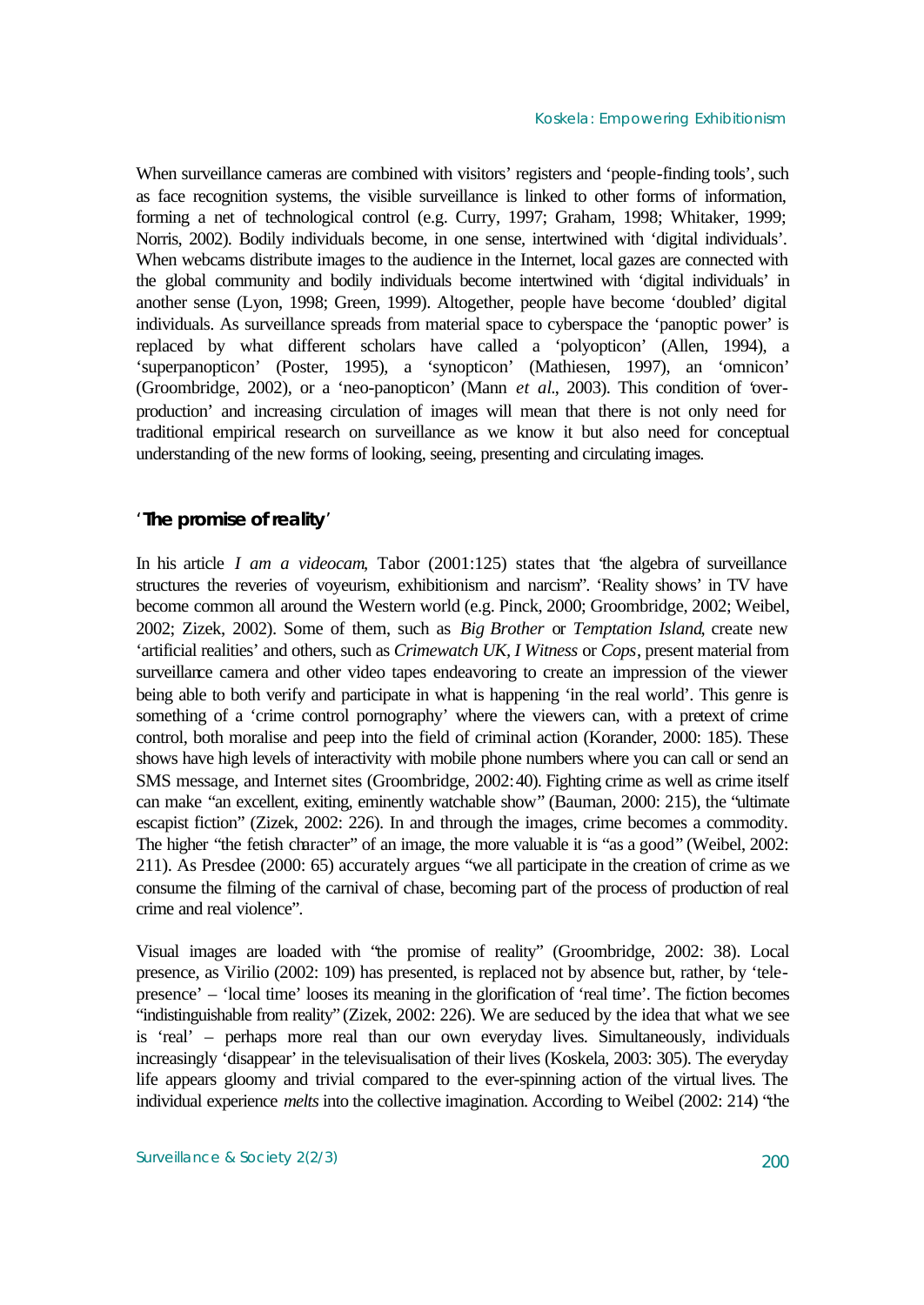real becomes a copy of its image". The boundless (re-re-re-)representations of visual images blur the line between reality and fantasy, original and simulation.

Reality TV is only one of the ways in which the visual images of surveillance cameras are circulated. It is institutional and often commercial, so usually individuals do not have an active role in producing it – except when it comes to some programs presenting 'the funniest home videos'. Webcams are of a different order. Also many of them are institutional and commercial, but there is a huge amount of webcams installed by individuals, for other individuals, without any commercial tone. The webcam network can be conceptualised as a "grassroots telepresence project" (Campanella, 2004: 61). Indeed, from the very early times of the Internet – initially without live cameras – it has been claimed to be an arena for interactive democracy, civic activism and free speech (see e.g. Shade, 1996; Wertheim, 1997; Terranova, 2001). Individuals also contribute in running webcams that are more indifferent, or 'just presenting'.

### **From place marketing to cyberstalking**

Starting from "a humble coffee pot" (Campanella, 2004: 58) – the first webcam ever, installed in the Cambridge University campus – the phenomenon has subsequently exploded. At present, the range of webcams is amazing. One can click into a collection of family living rooms from Japan to the Netherlands2, a hair dressers salon in Spain3, to see elephants in a zoo in Germany4, or wild elephants in a South African nature reserve<sup>5</sup>, have a look at the scenes of the Antarctica<sup>6</sup>, or check what the road conditions are like in Northern Finland<sup>7</sup>, what the whether is like in Moscow<sup>8</sup>, or how crowded the beaches are in Rio de Janeiro<sup>9</sup>.

Some sites are presented as virtual cities where digital individuals live their lives parallel to the 'real ones', some promote the images of real cities being an increasingly important place marketing tool. Especially the most iconic global tourist cities provide images that aim to give to these material places new meaning in the virtual space. Apart from being part of the virtual realm, webcams can, indeed, create 'real interest on a real place' adding to them "a whole new stratum of cultural space" (Campanella, 2004: 59). Privately run '*home webcams*' present daily lives of individuals. While all surveillance tends to have a gendered dimension (see e.g. Hillier, 1996; Ainley, 1998; Koskela, 2002) private visual representations are often explicitly connected with *sexuality*. Pictures distributed in the Internet range from young women turning their real-life images into pornography – by charging the viewers of their home pages – to gay communities building a global collective identity by presenting their lives in the net.

l

<sup>2</sup> <http://www.2c4.com/familycams/index.shtml#>

<sup>3</sup> <http://www.mikel-luzea.com/english/webcam/webcam.html>

<sup>4</sup> [http://cgi.zoo-leipzig.de/de/nc\\_camera\\_off.htm](http://cgi.zoo-leipzig.de/de/nc_camera_off.htm)

<sup>5</sup> <http://www.elecam.org/>

<sup>6</sup> <http://www-old.aad.gov.au/wb/webcams/davis.asp>

<sup>7</sup> [http://www.tiehallinto.fi/alk/kelikamerat/kelikamerat\\_5.html](http://www.tiehallinto.fi/alk/kelikamerat/kelikamerat_5.html)

<sup>8</sup> <http://www.ophoto.ru/camera/>

<sup>9</sup> <http://www.webcam-index.com/cgi-bin/links/jump.fcgi?ID=3154>

*Surveillance & Society* 2(2/3) 201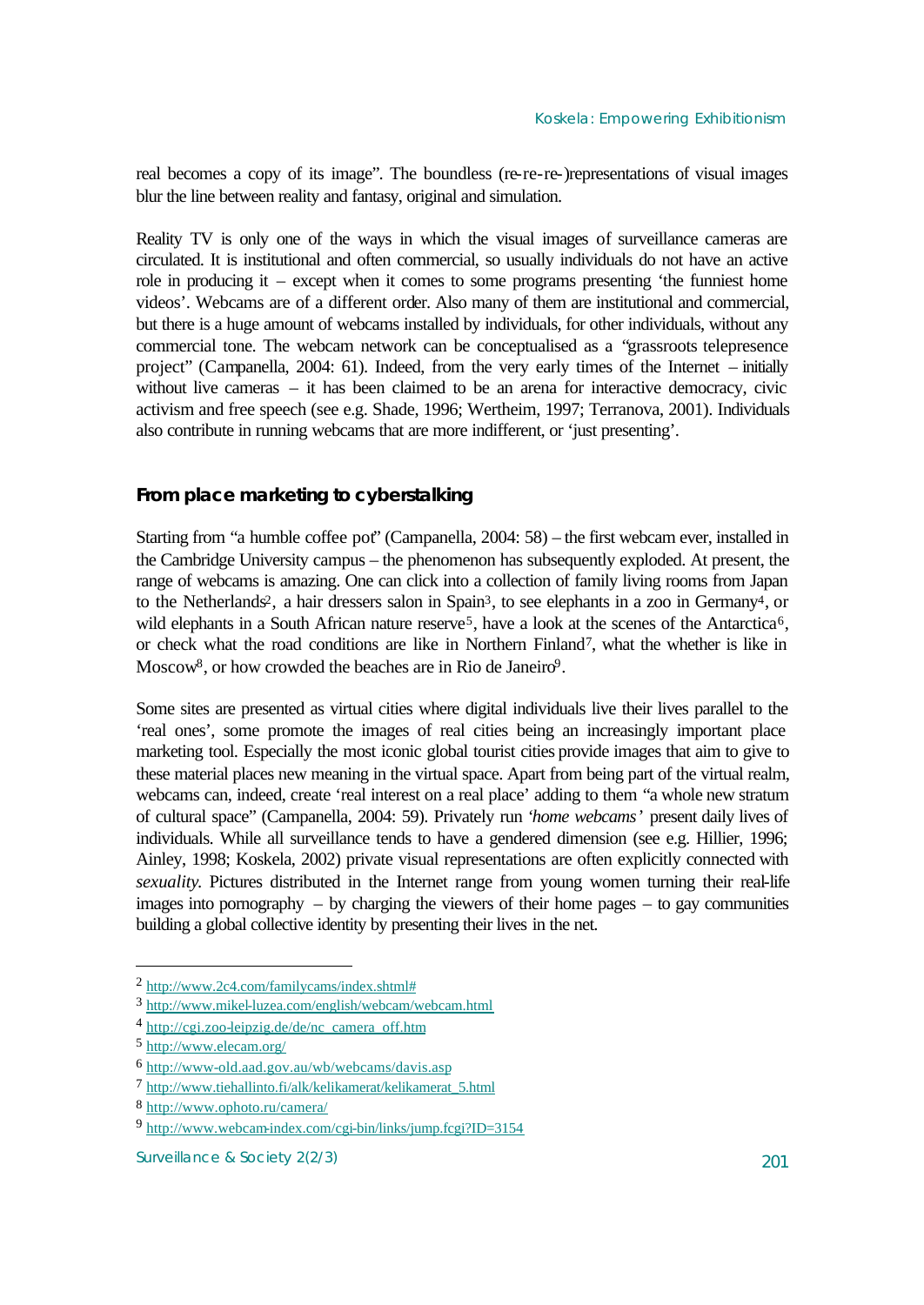Especially in the early times of the Internet it was claimed to become a site of identity formation, critical expression, and resistance (Wakeford, 1998; Cheddie, 1999; Higgins *et al*., 1999). Further, it was assumed that the virtual realm would replace essential parts of the physical one, that "cyberspace threatened the robustness and vitality of the so-called 'real' world" (Campanella, 2004: 57). Later, these idealistic notions have been questioned in arguing that the Internet actually supports global capitalism and can also be conceptualised as "a more technologically sophisticated version of the "private city", sanitizing the urban of its social encounters" (Nunes, 2001: 63). The Internet provides a channel of extensive surveillance and control of the individuals and moves 'surveillance integration' to a new level (Lyon, 1998). The prejudices of physical life are reflected in the virtual life more than was thought in the beginning. As Higgins and others (1999: 111) point out, "[t]he electronic frontier has a history, geography and demography grounded firmly in the non-virtual realities of gender, class, race and other cultural variables that impact upon out experiences of the technological". Further, concepts such as 'cyberfacism' (Davis, 1995), 'cyberhate' (Zickmund, 1997) or 'cyberstalking' (Adam, 2001) have emerged, arguing that the virtual environment is by no means free from the cultural tension of the material world.

#### **Mobile phone 'surveillance'**

While there already is a good amount of reasoning and empirical research on reality TV and some also on webcams, the third increasingly important way of creating and circulating images remains more or less under-researched until now, namely, the mobile phones with cameras. The increase in the amount of camera phones is likely to crucially change the role of visual representations. Finland provides a good example of this. Already, almost every adult Finn (and many children as well) carries a mobile phone (Kopomaa, 2000). Each phone approximately lasts between two or three years, and many of the new models have a camera installed in them. This will mean that within a couple of years almost everyone will carry a camera. What kind of images will become popular, what uses will they have, and where they will be circulated, remains unanswered. Although camera phones do not literally form a surveillance system, they can create a condition, which is reminiscent of surveillance.

Mobile phones have been discussed in relation to the multiple new forms of control. They are claimed to constitute "a notorious security risk" since it is possible to locate the geographical position of the users (Whitaker, 1999: 94-95). Therefore, by using their mobiles individuals "constantly participate in their own surveillance" (Lyon, 2001: 115). However, individuals may also be able to use mobiles for 'counter-surveillance'. By shooting pictures the camera phone owners become active subjects in creating and circulating images from both private and public spheres. Further, when distributing images the information about geographical positions may become somewhat irrelevant since it will be more important to *reveal* than to hide.

It may seem exaggerated to state that the role of images circulated privately by individuals will change dramatically with mobile phone cameras, as most people already do have (traditional) cameras. However, a camera set in a mobile phone makes a difference in many respects. First, the nature of a mobile phone includes that it is constantly 'kept on'. The cameras will be carried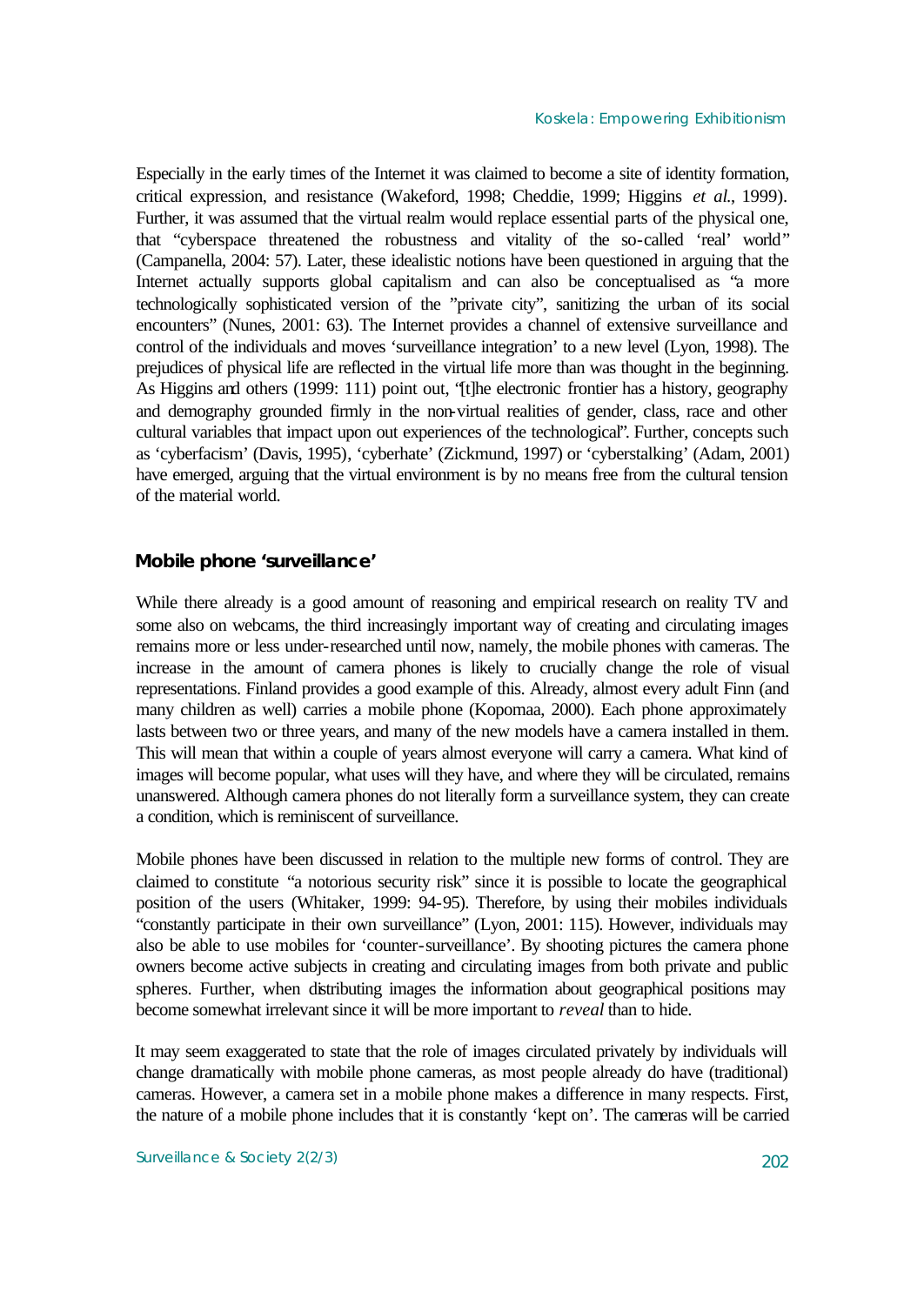by their owners to places where they previously were not often present – to mundane everyday places and to sudden unexpected incidents. Second, a camera set in a mobile phone is much less visible than a traditional camera. The act of shooting a picture does not necessarily visibly differ from the act of sending an SMS message. The lens can also be rotating, which makes it difficult to notice when and what is being shot: a mobile phone camera does not have 'the appearance of intentionality' (cf. Mann 2002: 534). And third, mobile phone cameras can be 'wired'. They are much more efficiently *linked to other flows of information* than a traditional camera. The images can be immediately sent to a friend (or to a journalist), and with the WAP function models, directly to the Internet.

#### **OCTV – visual representations everywhere**

This is where the concept 'OCTV' becomes relevant. Altogether, the roles of visual representations have been multiplied. Weibel (2002: 219) has argued that we have arrived at the point where "we live in a society that prefers the sign to the thing, the image to the fact". By televisualisation, cyberspace distribution, and mobile phone counter observation, surveillance systems end up being, rather than a closed circuit television an *open circuit television* – 'OCTV' (see also: Koskela, 2003). Arguably, the whole term CCTV is a 'bias': surveillance systems are often claimed to be 'closed' but end up being the opposite.

According to a recent survey conducted in Helsinki, people are critical towards the televisualisation of surveillance (Koskela and Tuominen, 2003). Although the citizens of Helsinki were quite pro surveillance in general, their attitudes were opposing when asked about the media and Internet use of surveillance tapes. While 90 per cent of the respondents thought the tapes could be used in crime investigations and trials, only 14 per cent agreed that they should be showed on the TV news. Only three per cent were willing to accept the use in the TV entertainment programs, such as the populist crime prevention programs or the 'candid camera' genre. Only two per cent thought that surveillance material should be allowed to be placed in the Internet. The respondents seemed to rely on the authorities using surveillance tapes but the media and Internet representations were seen as a threat to privacy.

This made me deliberate upon the role of the Internet in relation to surveillance tapes and other visual images. Is it really the case that the Internet is more of a threat to privacy than the activities of the authorities? What is a surveillance camera in the first place? What is the difference between a surveillance camera and the so-called webcam? What is the role of a webcam, first in public and commercial fields, and second, in the private citizens' lives? Since the majority of the public seems to oppose Internet presentation, why do other people install cameras in their homes? How should we interpret this act?

#### **Surveillance webcams**

There is some voyeuristic fascination in looking, but, reciprocally, some exhibitionist fascination in being seen. While being under surveillance is unpleasant for some, others are eager to increase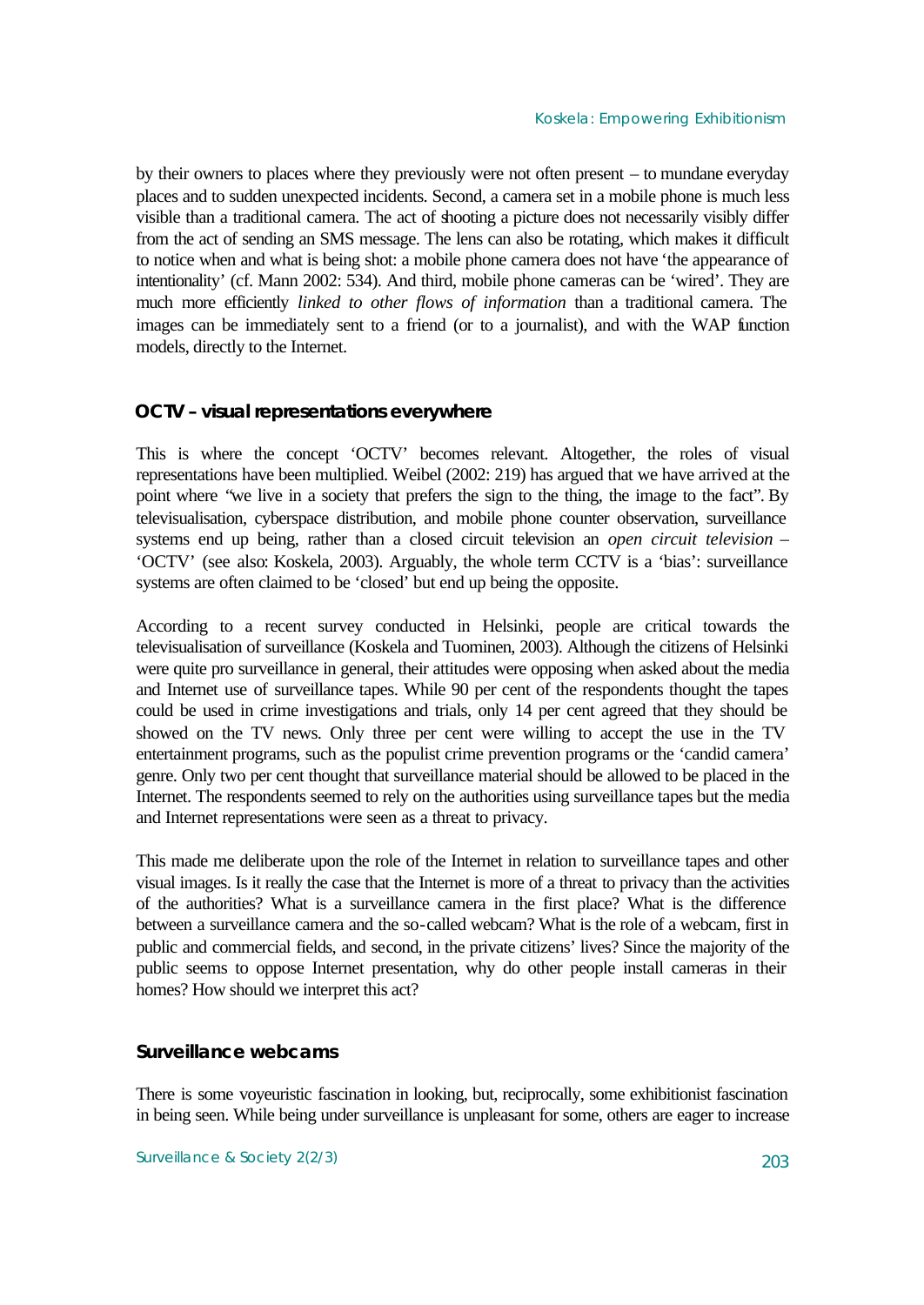their visibility (Groombridge, 2002: 43). No longer is surveillance necessarily interpreted as a threat but rather "as a chance to display oneself under the gaze of the camera" (Ernst, 2002: 461). The panoptic principle is "turned into the pleasure principle" (Weibel, 2002: 218). The popularity of webcams demonstrates this clearly. Webcams seem not to be an amply discussed theme among the researchers of video surveillance. Yet, the difference between a webcam and a surveillance cam is blurring, sometimes not existing.

A glaring example of this is provided by the city of Joensuu in Eastern Finland. The Police Department of Joensuu decided to install three surveillance cameras around the city market place "to promote the feeling of safety and to curb crime" – as the usual rhetoric goes. A follow up survey was conducted between years 1998 and 2000 to find out how the cameras fulfill their purpose. I was recruited by the police to carry out the study. In preparing the study, the role of the cameras was discussed in detail, including a discussion where the police insisted that the term 'security camera' should be used instead of the term 'surveillance camera'. The final report (Koskela 2001) looks like any typical survey on public space surveillance. There was no doubt that the question was about video surveillance. However, exactly the same cameras are now used as webcams showing images from the market place of Joensuu in the Internet<sup>10</sup>. In this case there is no difference what so ever.

These practices obviously vary country by country. In some places it may be or become illegal to circulate surveillance camera material in the Internet. However, already the same cameras are now used for surveilling and for circulating images in many other countries. As Lyon (2004) has mentioned, one of the latest examples comes from Tehran<sup>11</sup>. In addition, many private institutions and companies have cameras – to watch over the surroundings of their premises but also to promote their public images in which the Internet plays a crucial role. In countries where public space surveillance is not forbidden (meaning definitely most countries of the world), regulating the web circulation of images is practically impossible. Even in places where surveillance of public space is illegal in principle, it seems to be difficult to control: the Internet representations of Berlin<sup>12</sup> give an example of this.

This most obvious link, however, is perhaps not the most interesting one. The private noncommercial webcams, which promote nothing but the existence of the person presenting oneself – and perhaps her/his belonging to a certain (virtual, global) community – differ a lot from traditional surveillance cameras. Nevertheless, they can be worth studying if for no other reason, for increasing our conceptual understanding of presenting and hiding, power and control, hegemonies and resistance. It has been claimed that there is not much that an individual could do to resist the multiple forms of surveillance (Lyon, 2001). In one sense this is true, but from a wider perspective resistance can be conceptualised differently and also individuals' roles may look different.

1

<sup>10</sup> <http://www.eastpop.com/webcam.html>

<sup>11</sup> <http://ganjineh.com/section.asp?name=community&sub=webcams&location=ir,teh,gholhak>

<sup>12</sup> <http://www.dhm.de/webcams/>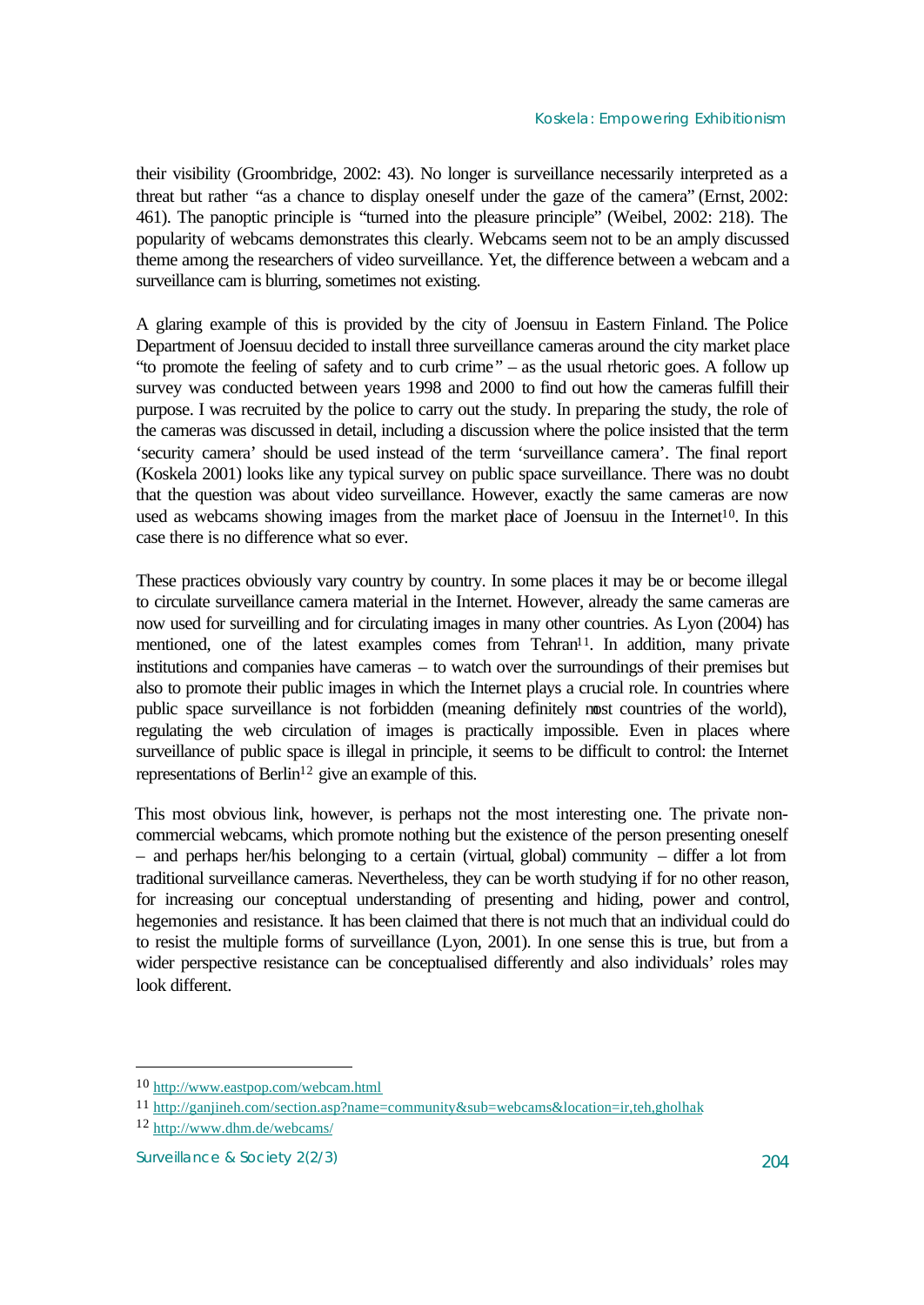#### **Hacktivism and counter surveillance**

While it is evident that the Internet does not provide such idealistic open, truly democratic forum that was first thought, it still has a profound role in creating and organising resistance. Political activism in the Internet – the so called 'hactivism' (e.g.: Terranova, 2001: 95) – takes many forms. Many (global) resistance movements originate and keep up their function through the Internet, sometimes combining computer-based and street-based actions. Alternative news production is vivid, and especially important to non-democratic countries (Terranova, 2001). News production is perhaps where the combination of the Internet and the WAP mobile phones with cameras may be the most efficient one. Yet, it must be acknowledged that the distinction between critical non-professional journalists and 'amateur paparazzi' will remain vague. The Internet also has a role in identity politics, for example in re-connecting ethnic identities in the 'digital diaspora' (Cheddie, 1999). Altogether it forms "a complex web of semi-legitimate, oppositional and alternative subcultures" (Higgins *et al*. 1999: 117). Resistance of *surveillance* has also been organised in the Internet: organisations such as *Privacy International*<sup>13</sup> and *American Civil Liberties Union*<sup>14</sup> use it effectively to promote of the surveillance critical views.

A closer look at resistance of surveillance shows that it can take at least two forms. First, it can be about *opposing surveillance* and, second, about organising *counter surveillance* – avoiding images versus creating images. Opposing surveillance includes hiding from it in one way or another, demanding tighter regulation, as well as organising 'surveillance free zones'. An example of the latter is given by the *Institute for Applied Autonomy* in their project *iSee*<sup>15</sup> (see also Schienke and IAA, 2002; Monahan, 2004) originally carried out in co-operation with the *New York City Surveillance Camera Project*16. The Institute for Applied Autonomy provides a service in the Internet with which a traveller in New York (and in Amsterdam and Ljubljana as well) will be able to use routes that avoid surveillance cameras as carefully as possible. There is an interactive map to which the user can indicate points of origin and destination and then the map displays a 'path of least surveillance'. The project aims to raise public awareness and to criticise control that undermines civil liberties. It also is designed to allow people "to play a more active role in choosing when and how they are recorded" by surveillance cameras (Schienke and IAA, 2002).

Counter surveillance is another type of activism that takes place to criticise surveillance. The most famous example of this is probably Steve Mann and his group who have developed 'wearable' surveillance equipment to watch the watchers and to criticise their practices<sup>17</sup>. Mann's projects aim to challenge the rhetoric of public safety embedded in surveillance, the unquestionable nature of the authorities and the criminalisation of the critic of surveillance. Further, the aim is to "examine how using wearable computing devices can promote personal *empowerment* in human/technology/human interactions" (Mann *et al*. 2003: 336, italics added).

1

<sup>13</sup> <http://www.privacyinternational.org/>

<sup>14</sup> <http://www.aclu.org/>

<sup>15</sup> <http://www.appliedautonomy.com/isee/>

<sup>16</sup> <http://www.mediaeater.com/cameras>

<sup>17</sup> See:<http://wearcam.org/>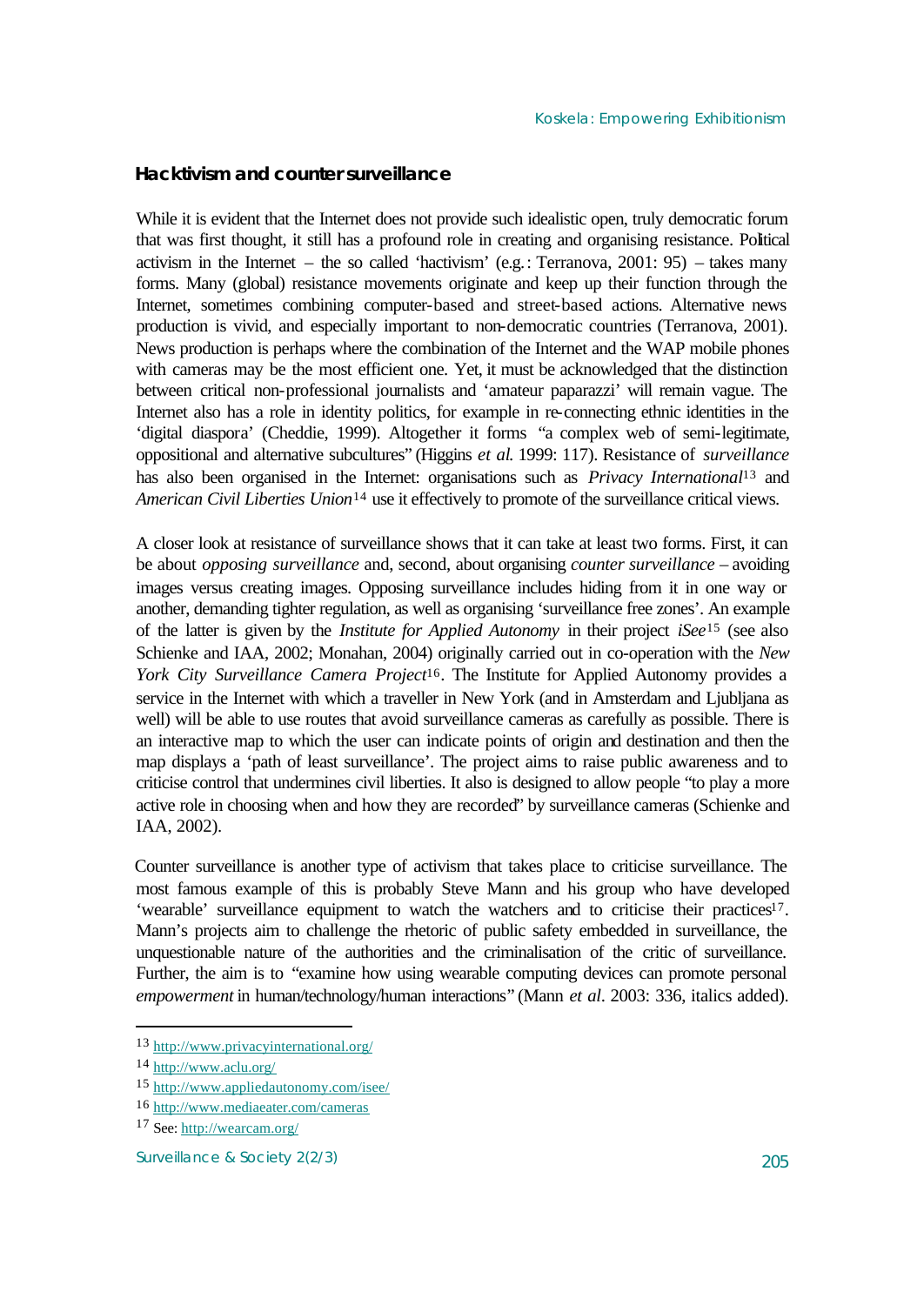Mann calls his philosophical framework 'reflectionism' which means "turning those same tools against the oppressors" (Mann, 2002: 534). He also uses the global audience as a (concealed) part of his projects: *Wearable Wireless Webcam* distributes images via the Internet as he walks around wearing it. Hence, at the point where questions about the event may be asked, neither the user of the equipment nor the security guards targeted "no longer know how many copies of my transmitted pictures might have been made" (Mann, 2002: 535). One set of outfits are called *Existech* (Mann *et al*. 2003) this name being, I think, accurately reflecting the phantasmagoric fusion of human beings and technological equipment.

#### **Exhibitionism and cyborg subjectivity**

It is fairly easy to perceive the surveillance free zones, counter surveillance and hacktivism as resistance. But what about private webcams? Their role is not to diminish the amount of visual images nor to criticise the existing use of them but rather to produce more images. They rarely, if ever, make a contribution to hacktivism in the traditional sense. I shall try to find some preliminary interpretations of the role of the private home webcams.

While, as argued, in the televisualisation of human lives individuals increasingly 'disappear', the home webcams can be interpreted as a form of 'bringing back' the subject. In contrast of being targets of the ever-increasing surveillance, people seek to play an active role in the endless production of visual representations. Their shows include a "notion of self-ownership" (Mann, 2002: 533). They seek to be subjects rather than objects. In other words, it can be claimed that what they actually do is *reclaim the copyright of their own lives*. The logic is simple: if practically anyone else can circulate one's images, why not do it oneself.

The choice to present ones private life publicly can be understood as a form of *exhibitionism*. In most cultures it is considered 'normal' that you do obscuring gestures in order to protect your private life. You close the curtains when it's dark outside and light inside. You don't appear publicly if naked or in underwear. You don't allow anyone to see your sex life, unless you want to make pornography. In this respect it is a radical act to install a camera that shows your private life to an unknown audience. This, however, raises a question how we understand exhibitionism? If installing a home webcam is exhibitionism, is it automatically a form of sexual perversion? Or is it possible to understand exhibitionism as a positive term? Could we reclaim the term, redefine it and de-sexualise it? Could it be cultural critique? Or perhaps an emancipatory action?

One of the first, most famous and also most examined (however, recently abolished) cameras has been the *JenniCAM* by Jennifer Ringley. In 1996 she installed a camera in her college dormitory room continuing her ordinary daily life under the gazes of the global audience in the Internet. While inviting the gaze of the world into her private space, she conducted her everyday tasks, did her aerobic exercises, celebrated her birthdays – and also, occasionally, had sex. This ostensibly minor change in the conventional code of what can and what cannot be shown hit deeply in the collective cultural understanding of looking and being looked at. As Jimroglou argues in her article analysing the JenniCAM (2001: 286) it "reveals cultural tensions surrounding epistemological conceptions of vision, gender, and identity and raises questions for future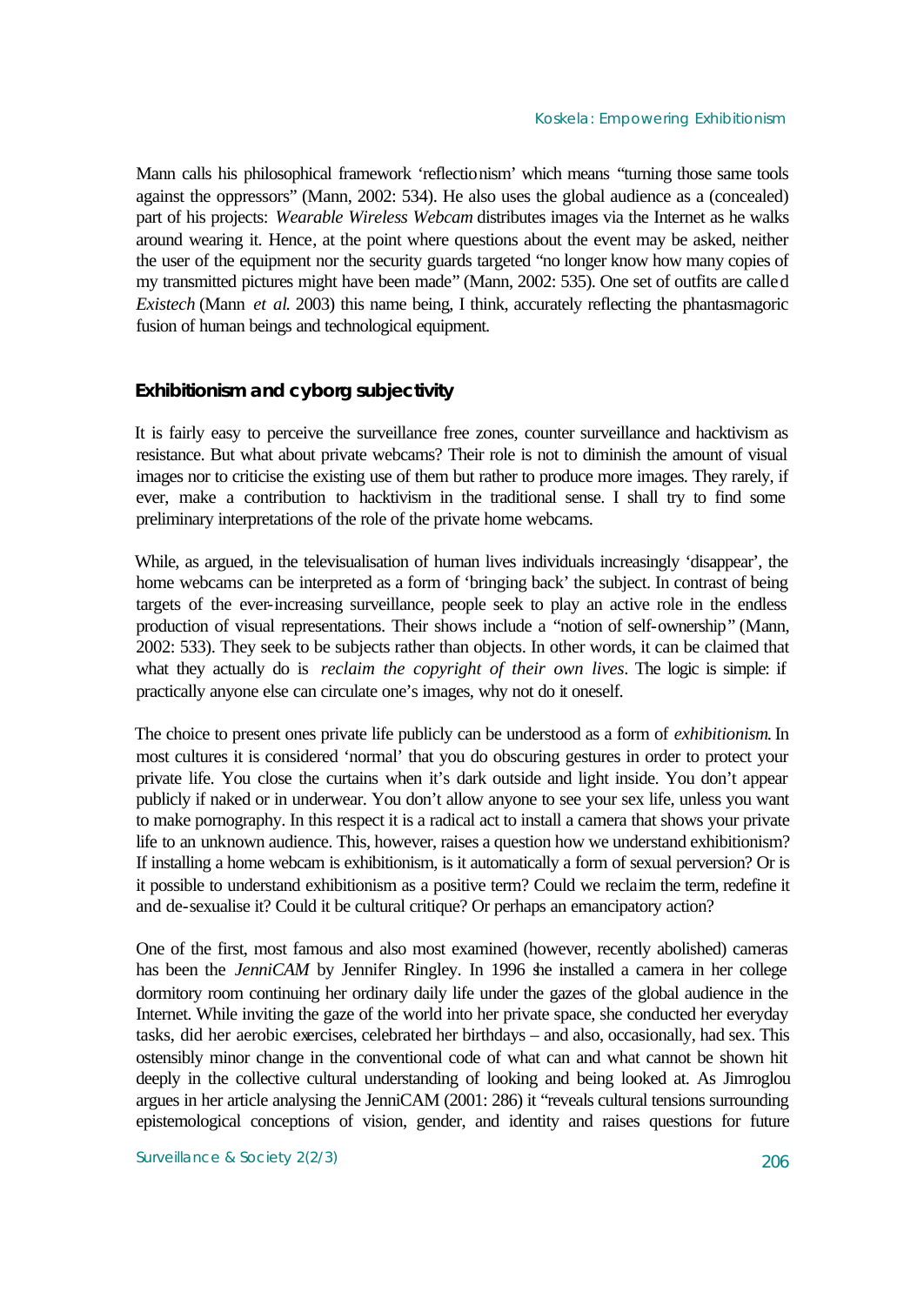conversations regarding the role of technology in the representation and construction of gendered subjects". Jenni created a paradoxical stage, playing with conventional moral codes, in which she "stabilizes and yet disrupts the process of subject formation by repeating yet resisting cultural norms" (Jimroglou, 2001: 291).

After keeping up the camera for a while Jenni received threats – more precisely, was demanded to 'pose' at particular time for one of her net-admirers (see Burgin, 2002). In one sense her 'show' was a way of creating a subject capable of resisting the traditional readings of female embodiment, however, at the same time it "would seem to offer the perfect heterosexual male fantasy" (Jimroglou, 2001: 287). The harassment she faced was a form of cyberstalking (Adam, 2001). She closed the camera for a while, but then eventually put it back again. When she was asked *why* she chose to reinstall the camera she replied "I felt lonely without the camera" (quoted in Burgin, 2002: 230). I find this statement striking. It places the camera into a position of a companion, or perhaps a pet. Or perhaps a part of Jenni herself? The camera can be interpreted as a component in an integration of body and technology, an object embedded in a 'cyborg subjectivity' (Haraway, 1997) where the corporeal and the mechanic fuse into each other forming an entirety.

The life of Jennifer Ringley has been analysed in a psychoanalytical context, the image being seen as a window, a mirror, a fetish, a cinema etc. (e.g. Jimroglou, 2001; Burgin, 2002; Zizek, 2002). My aim here is not to provide another psychoanalytical explanation. Rather, I use her as an example of what is happening in the field of vision. She is a particular case, indeed, but she is a pioneer rather than an exception. Since the mid 1990s home webcams have become more and more popular and spread all around the world. I shall apply to this phenomenon some of the concepts that are well known in the video surveillance discussion: power, control, and agency.

# **Regime of order / regime of shame**

Jenni's story made me think about something that could be called '*empowering exhibitionism*'. With the cameras Jenni and others like her discuss with two fundamental regimes through which power operates. I shall call these the *regime of order* and the *regime of shame*. These can be understood as two common ways of thinking how visibility and transparency connote with power and control.

By the regime of order, I mean the ways in which society regulates individuals. Gathering knowledge is seen as a form of maintaining control, a look equates with a "judgmental gaze" (Burgin, 2002: 235). Everyday life is regulated, not only potential criminal acts. The regime of order was perhaps most clearly seen taking place in the former socialist countries but it also has its role in the capitalist world. A telling example of this is what Presdee (2000) has called the 'criminalisation of culture'. By the regime of shame I mean individuals' internalisation of control, in the Foucauldian sense. The idea of having or doing something that cannot be shown. The basic 'need' for privacy. The regime of shame keeps people meek and obedient as efficiently as any control coming from outside. Rejecting it, is unacceptable and immodest. Further, these controls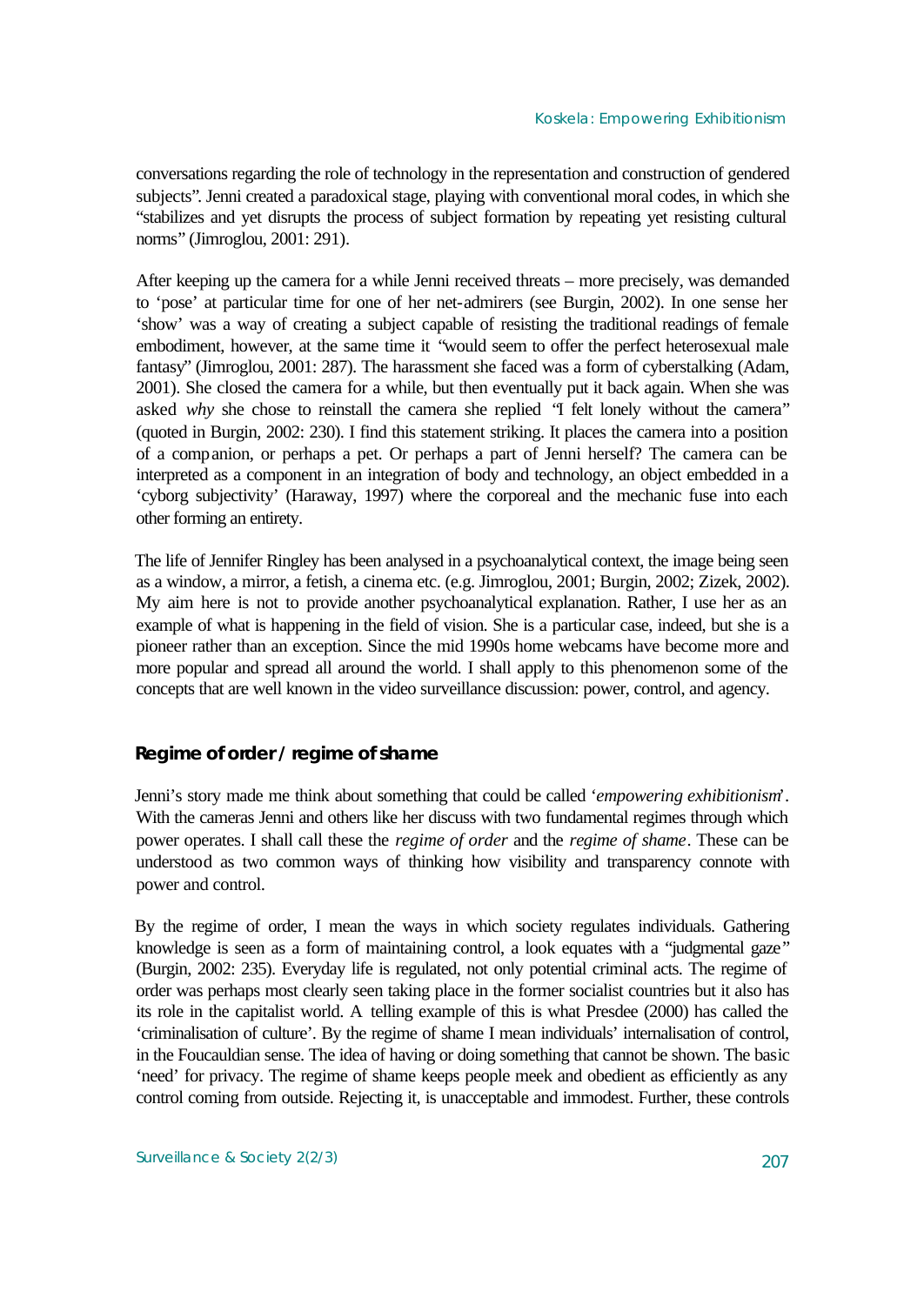coming from outside and from inside are most effective when functioning together: the combination of fear and shame ensures submissiveness.

Indeed, home webcams challenge these both. By revealing their private intimate lives individuals refuse to take part in these two regimes. If this is exhibitionism that succeeds in overcoming these two, then exhibitionism can truly work as a form of empowerment. The liberation from shame and from the 'need' to hide leads to empowerment. Conceptually, when you show 'everything' you become 'free': no one can 'capture' you any more, since *there is nothing left to capture*.

These voluntary shows have something to do with power, but it is difficult to grasp what exactly. Home webcams seem to be opening up *radically new subjectivities,* which are yet to be understood (cf. Featherstone and Burrows, 1995). What Jimroglou (2001: 289) argues in interpreting JenniCAM is that it "challenges traditional definitions of the subject and poses a unique way to conceive of subjectivity and the agency and power that is implied therein". It is difficult to place home webcams into the ordinary conceptualisation of power. While a subject and an object are 'fused', as happens when the 'object' of a camera simultaneously "oversees her own viewing" and, hence, is "refuting and resisting the traditional representations of objectification" (Jimroglou, 2001: 292), the essence of power seems to fade away.

The differentiation between dominating power and resisting power might be helpful here. Sharp and others (2000: 2) define *dominating power* as "[...] that power which attempts to control and coerce others, impose its will upon others, or manipulate the consent of others". In contrast they define *resisting power* as "[...] that power which attempts to set up situations, groupings or actions which resist the impositions of dominating power" that "can involve very small, subtle and some might say trivial moments [...]" (Sharp *et al*., 2000: 3). This latter definition applies quite well to the lives lived with home webcams. Home webcams perhaps do not fit into the oldfashioned understanding of resistance, but resistance, indeed, may take new unexpected forms, being pluralised rather than homogenous, concealed rather than exposed. Webcams aiming at increasing visibility rather than hiding from surveillance, can be interpreted as a form of confrontation, surveillance turned into spectacle – a form of resistance.

The virtual world was once thought to bring us to an era, which could be called "post-gender" (Higgins *et al*., 1999: 111). It was supposed to be a realm where identities can be hidden, where "the failings of the body will supposedly melt away, where the soul will be able to express itself fully" (Wertheim, 1997: 302), where gender-switching will become possible (Roberts and Parks, 2001) and "misrepresentations of self" (Wakeford, 1998: 181) are understood to be a taken for granted opportunity rather than a morally precarious action. The home webcams contribute in completely turning this development up side down. They create an anti-statement to this by *bringing back the bodily subjects* – or at least their visual representations. They generate a reembodiment of subjects, and break the distinction between "'pure human beings' and 'simulated disembodied post-humans'" (Featherstone and Burrows, 1995: 11). The virtual 'avatar' existence is connected with bodily existence. The subject is thus mediating 'between the embodied self and the "I" that is simultaneously present in the virtual realm' (Higgins *et al*., 1999: 115). While Jenni with her camera can from one perspective be interpreted as a 'cyborg', her visual representations also bring us quite close to her material (female) body. Yet, she seems to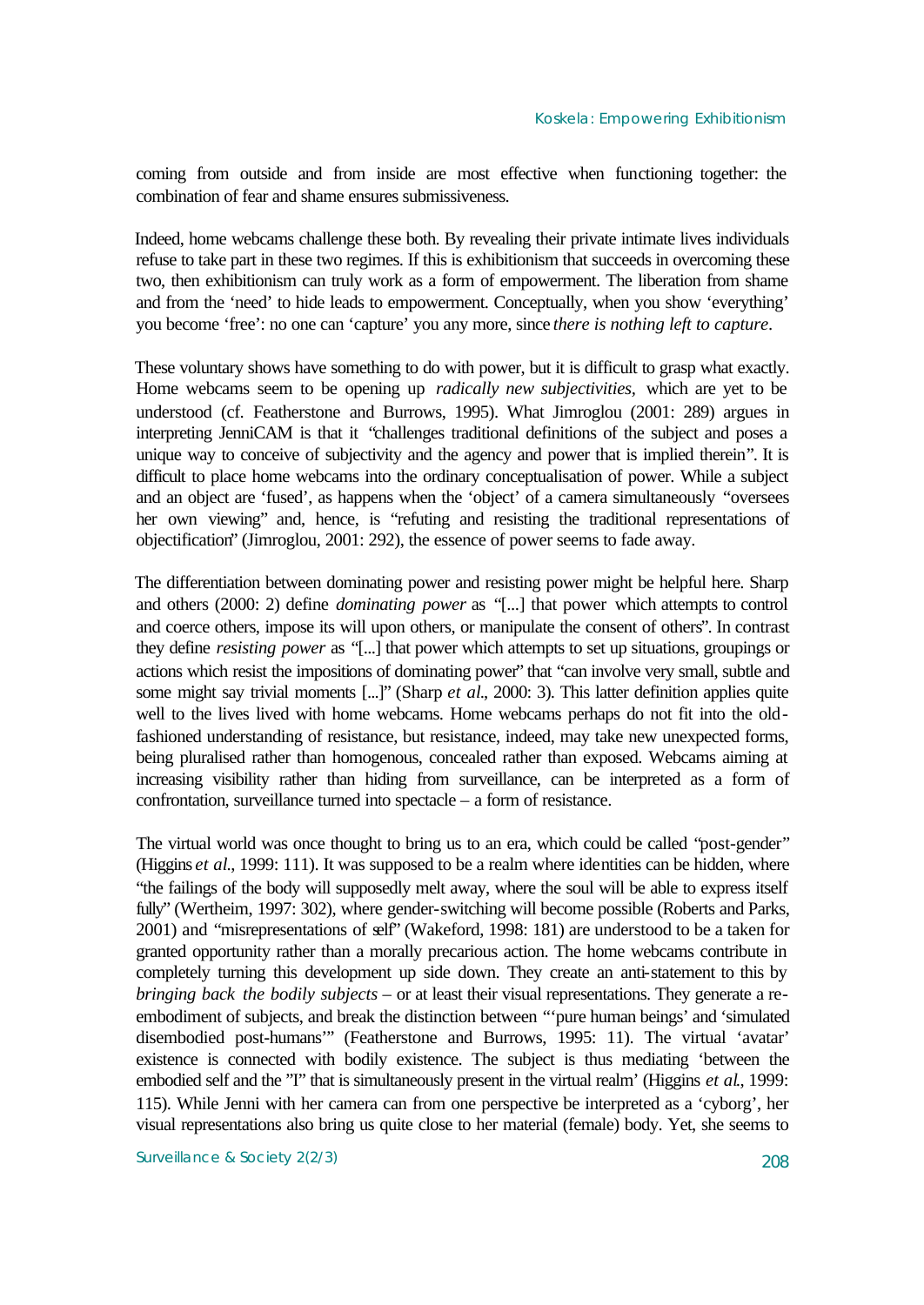be flouting the cultural rules for the display of the female body by clearly announcing her own precedence and awareness of the position as something to be seen.

# **Challenging the understanding(s) of power**

It is evident that rather than being confined to the ethos of discipline, power seems to have become more dispersed and flexible (Bauman, 2000). However, the idea of empowering exhibitionism goes quite far from the original idea of video surveillance. Why might this theme be interesting to the researchers of video surveillance? Would this have any conclusions that would be valid in 'traditional surveillance' or helpful in understanding it? The reason I find home webcams interesting is the notion that they *contest* some of the conventional connections of power. First, the connection between visibility and power. Second, the idea of internalisation of control, as already mentioned. And third, the connection between power and control.

Much of the discussion around the new forms of surveillance has focused on power. 'New technologies' as Whitaker (1999: 140) points out, "render individuals "visible" [...] to multiple gazes coming from many different directions looking for different things". In Foucauldian thinking visibility connotates with power. The basic nature of the exercise of disciplinary power "involves regulation through visibility" (Hannah, 1997: 171). The traditional idea of power places those who *can see* in the position of being powerful – more powerful than those who *are seen*. This applies, I would claim, also to the Foucauldian idea of power as not possessed or exchanged but rather, exercised. The control of individuals is claimed to be the more efficient the more willing they are to submit to the overseeing gaze, the more willing they are to make themselves transparent (Seppänen, 2002: 44).

Home webcams challenge this conventional conception of visibility connecting with power. People deliberately make themselves visible, but it does not follow that they would be in a position where the "automatic functioning of power" (Foucault, 1977: 201) is assured. To be (more) seen is not to be less powerful. Rather, quite the opposite. The practice of presenting oneself to the global audience "muddies our understanding of the power of watching and the privilege of sight" (Jimroglou, 2001: 300). Exhibitionism *plays* with visibility. Home webcam owners – like Jenni, as "she trespasses across traditional visual boundaries, always winking back at her audience" (Jimroglou, 2001: 288) – set visibility and power into the context of *irony*.

Second, being constantly conscious of being watched by invisible overseers is supposed to lead to *internalisation of control* (Foucault, 1977: 202-203). The feeling of 'being watched' is not depending on someone looking (e.g. Seppänen, 2002: 111). People internalise the rules, regulate their own behaviour even when it is not necessary and, thus, exercise power over themselves. The emotional event of being seen has been described as "the constant *torture* of the random but ever possible gaze" (Ainley, 1998: 90, italics added). Power operates by creating 'bad conscience' and self-vigilance (e.g. Faith, 1994: 59; Koskela, 2000: 253; Tabor, 2001: 128). Surveillance works to normalise human bodies.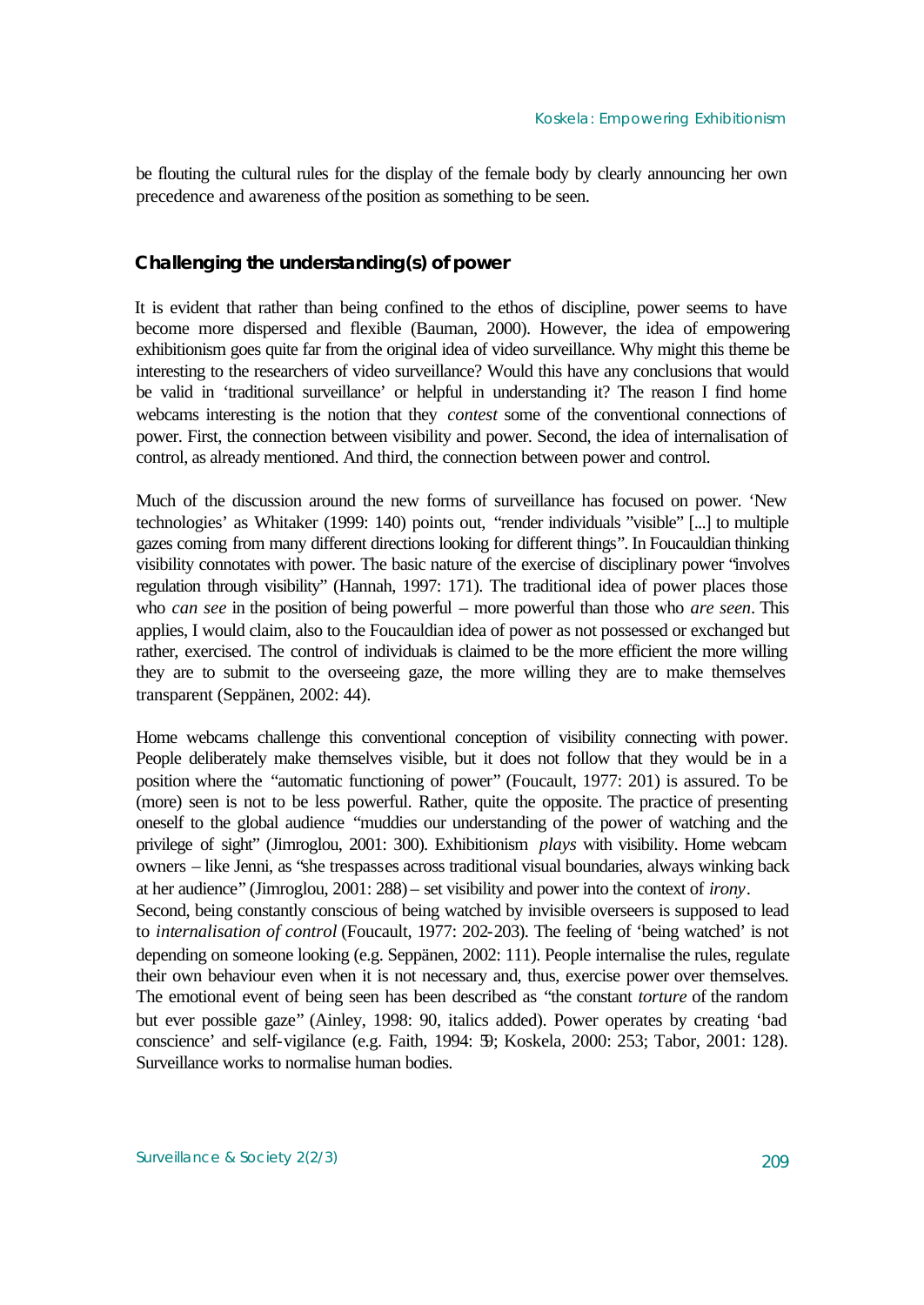Home webcams challenge this understanding, too. By presenting intimate pictures of private life, their owners refuse to play 'the game of bad conscience'. They rebel against the modesty and shame embedded in the conception of the private. They may be 'normal' in some sense but they are also automatically outside some of the conventional notions of normal, exactly because of their cameras. They *refuse to be humble* which, to my opinion, is the most interesting point in the whole phenomenon.

This exactly is the reason why home webcam owners easily face moralism, why "people find it puzzling, peculiar and perverted that someone would expose herself in such a graphic, public way" (Jimroglou, 2001: 291). When some of the fundamental boundaries between private and public are broken, it will create confusion. It must indeed, be the case, as Jimroglou (2001: 291) argues that "the aversion to JenniCAM lies in its 'profane' nature, the way in which it pushes against traditional definitions, particularly of the private and public". The phenomenon is difficult both to understand and to accept – in a word, *weird*.

Third, home webcam owners may gain power with their cameras, by being able to overcome the regimes of order and shame, but this form of power does not head for control over others. *Power and control are not synonyms* although we easily slip to think so. The difference between these two concepts has largely been ignored in the surveillance discussion. If we think about the distinction between dominating power and resisting power, it becomes clear that not all forms of power seek for control. The empowering role of home webcams shows that there is a possibility to gain power without gaining control. Home webcams clearly break the old power relations but their purpose is not to increase control but rather to blur and mix the lines of control. They permit many interpretations, and thus, 'communicate' with viewers rather than aiming to restrain them: "Jenni is always on the move, never allowing for a final reading yet inviting the viewer to use her body as a canvas for the creation of meaning" (Jimroglou, 2001: 300). The (contradictory) meanings depend on the viewer as much as the viewed.

Finally, it must be said that in practice most home webcams are extremely mundane. While JenniCAM might have been 'sexy' (i.e. a young woman keeping up a famous site and having lots of fan pages) most cams are so trivial that it is difficult to imagine anyone being interested in looking at them. This perhaps does not apply to the owners of other webcams, the group hence forming yet another global (virtual) community. When looking at these webcams it is difficult to see a slightest sign of resistance. However, the point that I want to make is not that the actual pictures would show resistance. The question is not about political activism in traditional sense but about *revealing as a political act* – intrinsically.

# **Concluding remarks and unanswered questions**

It must be acknowledged that 'showing it all', literally – the idea on which I based this reasoning – is never possible. There will always be *dead angles* – both in space and time. Angles of privacy, or perhaps angles of shame. As Burgin (2002: 233) argues "there is something of striptease in the way the space is revealed". Something is exposed but some secrets kept. No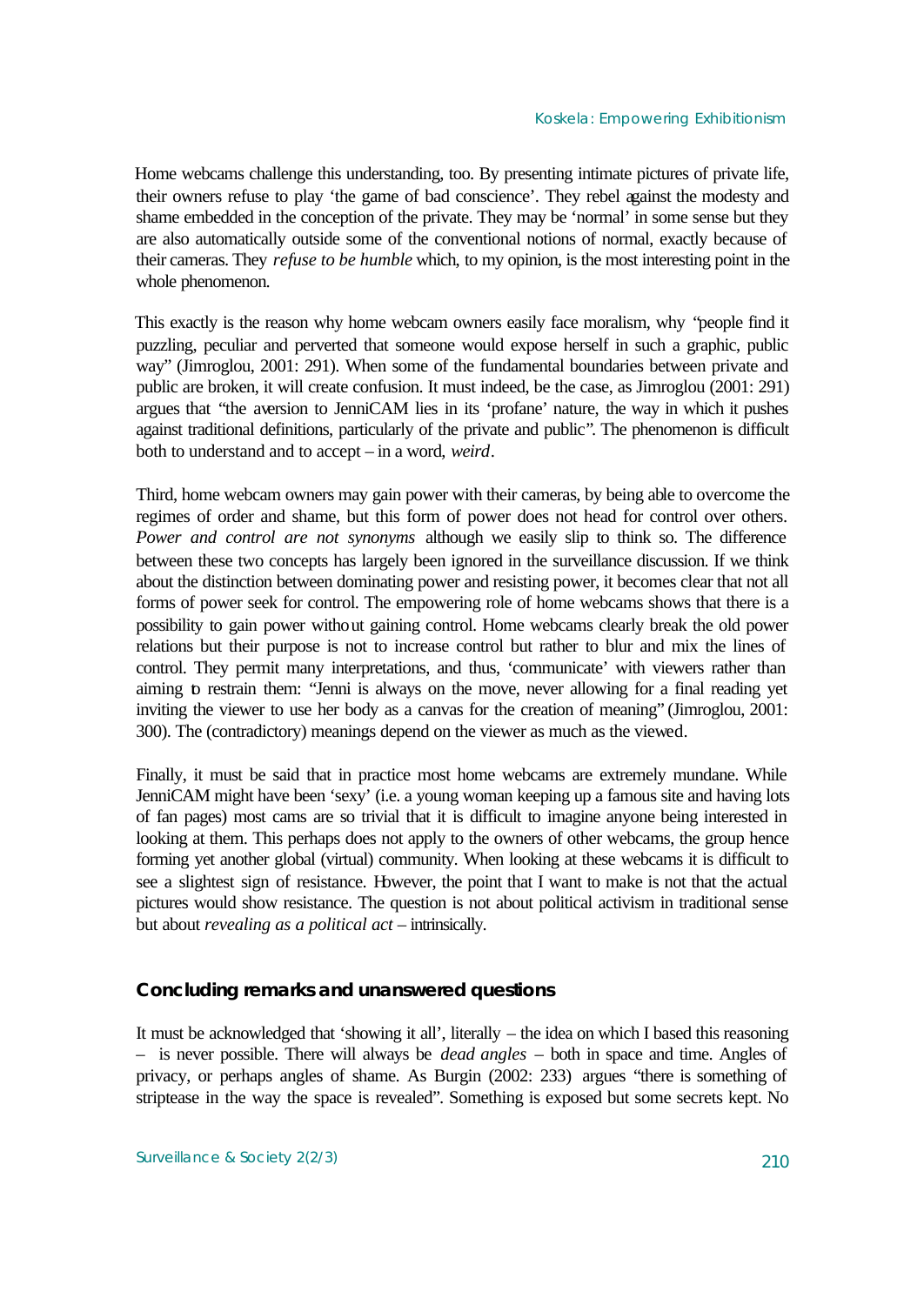matter how much is revealed, "there is still something invisible in the visible" (Weibel, 2002: 209).

However, the idea of OCTV means that most surveillance is *more* open than we are used to thinking. The visual material is circulated through various channels and often flees from the control of those responsible for the original purpose of surveillance. As Terranova (2001: 130) states "the society of spectacle, simulation and virtual reality can be seen to collapse into each other". Unlike the old-fashioned *closed* circuit television systems, the webcam systems are 'liminal devices', operating "on the threshold of the physical and the cybernetic" (Campanella, 2004: 58). This means that we need to rethink *all* surveillance. The perspective of home webcams is, in one sense, very different from public space surveillance. Nevertheless, by thinking about the role of the images in webcams, mobile phone cameras and TV shows, we may be able to raise new questions considering the more traditional surveillance as well.

What, however, remains unanswered thus far is what makes the difference between being and not being 'empowering'? I have argued that some features in the function of home webcams make them empowering. Nevertheless, what are the fundamental differences to suppressing (public space) surveillance cams remains unclear. It cannot be about who is looking: after all, when people present their private lives in the Internet the point is exactly that anyone, literally, can be looking. It cannot be about whether or not one is looked at in the first place, because the idea of empowerment is not depending of the act of looking/seeing but the act of presenting. It cannot be depending on the equipment used: the quality of both private and public cameras can vary a lot without making a significant difference to the social practices. And, it cannot be about the fact that presenting is voluntary since one can very well be voluntarily in public space under surveillance but the deed remains without an empowering dimension.

One, but thus far very partial, answer is the role of *agency*. As reality TV contributes in commodifying crime it also has a tone of exhibitionism. In some cases, to be seen is exactly what makes criminal acts thrilling for the criminal (see Presdee, 2000; Weibel, 2002). To what extent could this exhibitionism be called empowering, remains questionable. From the perspective of the viewers, reality TV creates a passive subjectivity rather than supports active agency. Webcams, on the other hand, clearly support agency. What, how and when is presented is controlled by the person(s) whose images are circulated. How these pictures will be subsequently used, runs out of control. This, however, is precisely the point of the phenomenon: to reject the regime of shame means rejecting the traditional understanding of objectification. Mobile phones, although they can be used for tracking and controlling people, also seem to support active agency. From the users' perspective, shooting pictures with them just adds another function. From a more theoretical perspective it simultaneously leads towards a new step in 'OCTV'. What it comes to the 'alternative' image production loaded with resistance, mobile phone cameras clearly have their potential. Nevertheless, they obviously can be used for repressive purposes as easily as for empowering purposes. What roles may become the most important ones is a challenge for future research.

It has been argued that in the contemporary world the value of an image is overrated. On one hand, this is true. On the other hand, there is still much to do to understand how the images can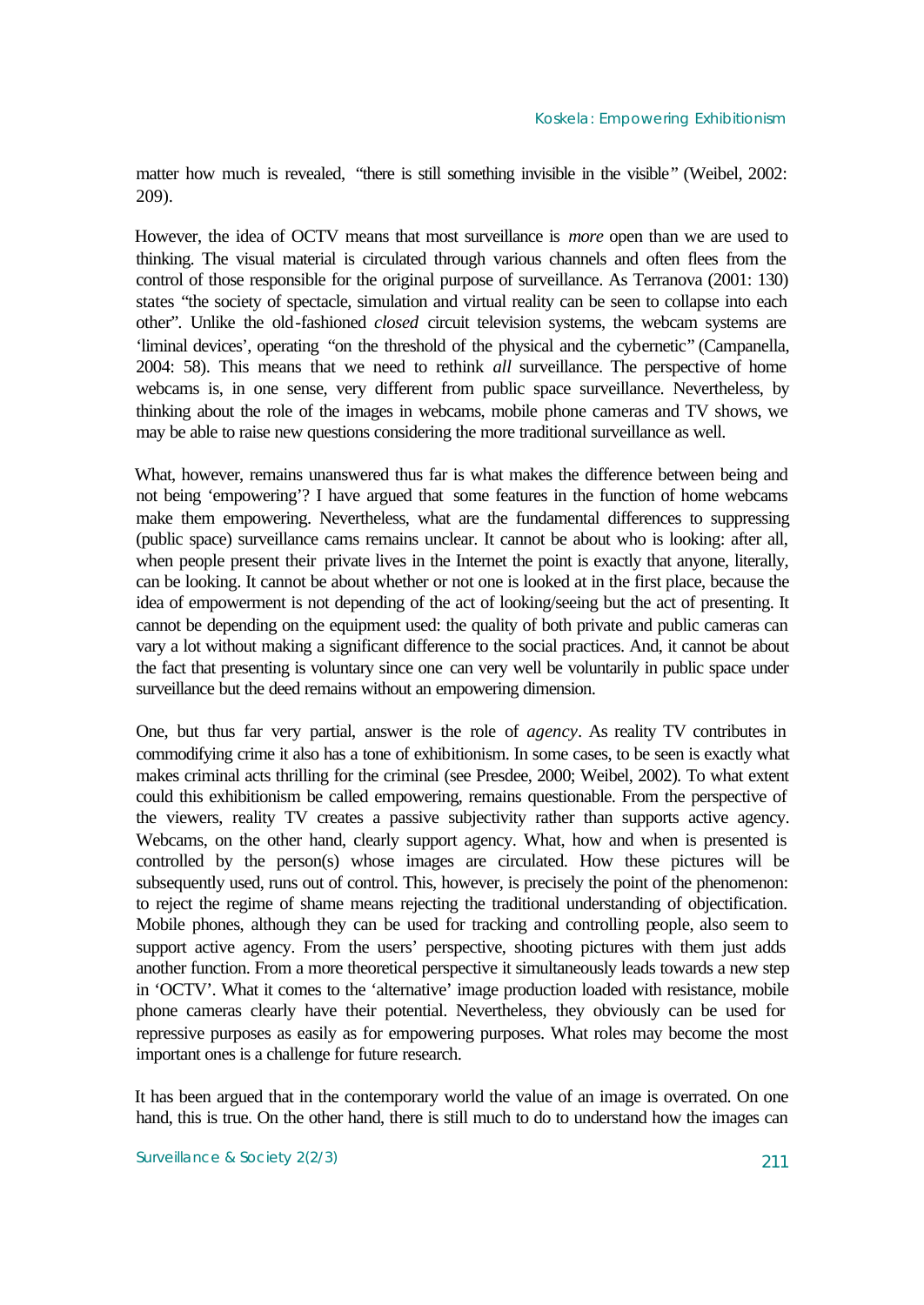be played with, and how they can work as a form of resistance. Most discussion on surveillance has dealt with it in relation to dominating power, which equates with control (over someone). There is no doubt that this is of great importance. However, I think that we also should try to imagine the ways in which resisting power might connect with surveillance and other forms of visual representation. Eventually, the boundless representations may work as a more effective form of resistance than the efforts to avoid the technological gaze(s).

#### **References**

- Adam, A. (2001) Cyberstalking: gender and computer ethics. In E. Green and A. Adam (eds.) *Virtual Gender: Technology, Consumption and Identity*. London: Routledge, 209–224.
- Ainley, R. (1998) Watching the detectors: control and the Panopticon. In R. Ainley (ed.) *New Frontiers of Space, Bodies and Gender.* London: Routledge, 88–100.
- Allen, M. (1994) 'See you in the city!' Perth's Citiplace and the space of surveillance. In K. Gibson and S. Watson (eds.) *Metropolis Now: Planning and the Urban in Contemporary Australia*. Australia: Pluto Press, 137–147.
- Bauman, Z. (2000) Social issues of law and order. *British Journal of Criminology*, 40: 205–221.
- Burgin, V. (2002) Jenni's room: exhibitionism and solitude. In T.Y. Levin, U. Frohne and P. Weibel (eds.) *CTRL[SPACE]: Rhetorics of Surveillance from Bentham to Big Brother.* Karlsruhe: ZKM Centre for Art and Media, 228–235.
- Campanella, T.J. (2004) Webcameras and the telepresent landscape. In S. Graham (ed.) *The Cybercities Reader*. London: Routledge, 57–63.
- Cheddie, J. (1999) From slaveship to mothership and beyond: thoughts on a digital diaspora. In Cutting Edge (eds.) *Desire by Design: Body, Territories and New Technologies.* London: I.B. Tauris, 163–174.
- Curry, M.R. (1997) The digital individual and the private realm. *Annals of the Association of American Geographers*, 87: 681–699.
- Davis, M. (1995) Beyond Blade Runner: urban control the ecology of fear. *Mediamatic.net: new media, art, culture and theory.* <http://www.mediamatic.net/cwolk/view/911>
- Ernst, W. (2002) Beyond the rhetoric of panopticism: surveillance as cybernetics. In T.Y. Levin, U. Frohne and P. Weibel (eds.) *CTRL[SPACE]: Rhetorics of Surveillance from Bentham to Big Brother.* Karlsruhe: ZKM Centre for Art and Media, 460–463.
- Faith, K. (1994) Resistance: lessons from Foucault and feminism. In H.L. Radtke and H.J. Stam (eds.) *Power/Gender: Social Relations in Theory and Practice.* London: Sage, 36–66.
- Featherstone, M. and R. Burrows (1995) Cultures of technological embodiment: an introduction. In M. Featherstone and R. Burrows (eds.) *Cyberspace/Cyberbodies/Cyberpunk*. London: Sage, 1–19.
- Foucault, M. (1977) *Discipline and Punish: The Birth of a Prison.* London: Penguin Books.
- Graham, S. (1998) Spaces of surveillant simulation: new technologies, digital representations, and material geographies. *Environment and Planning D: Society and Space*, 16: 483–504.
- Green, S. (1999) A plague on the Panoptician: surveillance and power in the global information economy. *Information, Communication and Society*, 2: 26–44.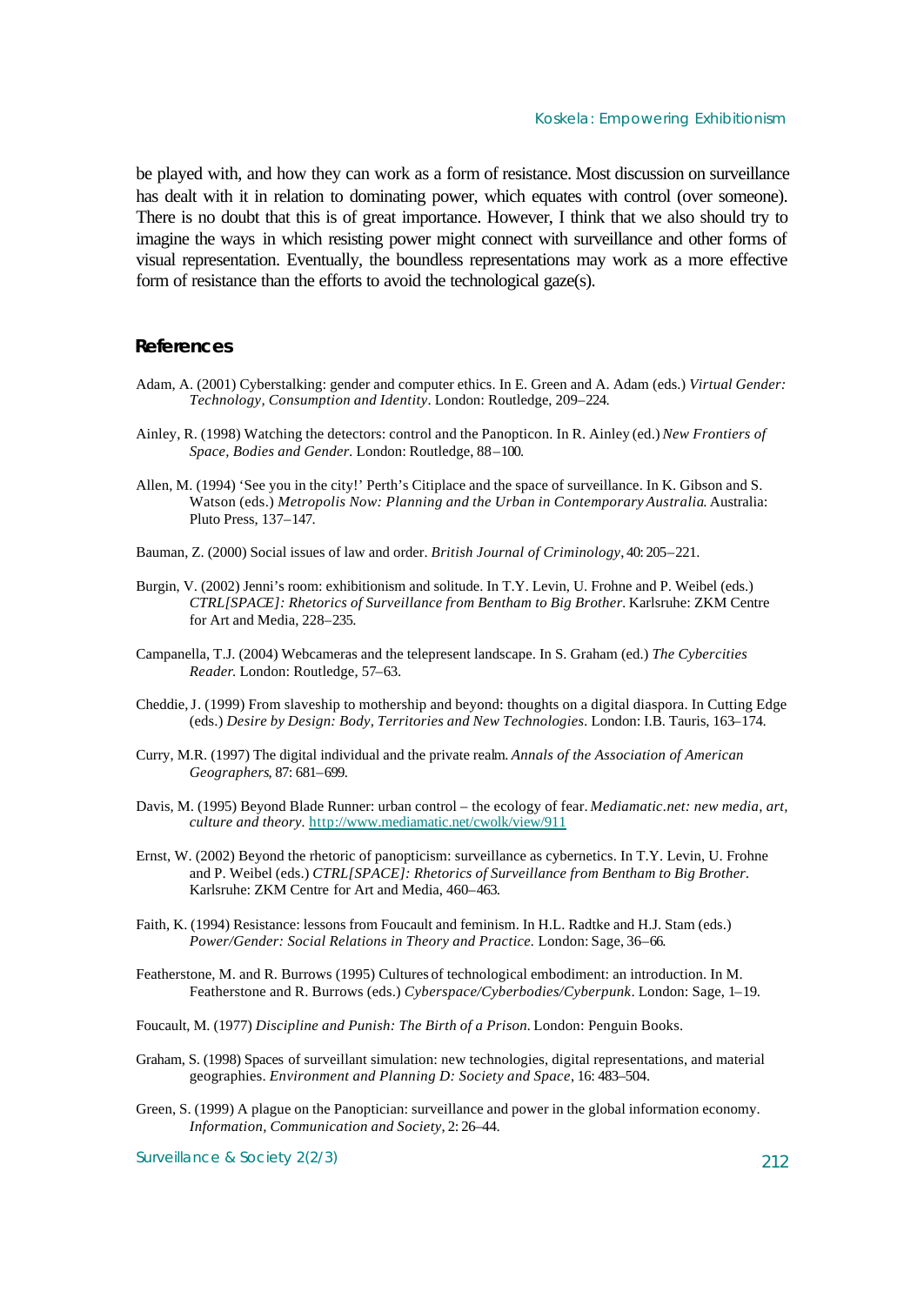- Groombridge, N. (2002) Crime control or crime culture TV? *Surveillance and Society*, 1: 30–36. <http://www.surveillance-and-society.org/articles1/cctvculture.pdf>
- Hannah, M. (1997) Space and the structuring of disciplinary power: an interpretive review. *Geografiska Annaler*, 79B: 171–180.
- Haraway, D. (1997) *Modest\_Witness@Second\_Millenium. FemaleMan©\_Meets\_OncoMouse*? *. Feminism and Technoscience.* New York: Routledge.
- Higgins, R., E. Rushhaija and A. Medhurst (1999). Technowhores. In Cutting Edge (eds.) *Desire by Design: Body, Territories and New Technologies.* London: I.B. Tauris, 111–122.
- Hillier, J. (1996) The gaze in the city: video surveillance in Perth. *Australian Geographical Studies,* 34: 95– 105.
- Jimroglou, K.M. (2001) A camera with a view: JenniCAM, visual representations and cyborg subjectivity. In E. Green and A. Adam (eds.) *Virtual Gender: Technology, Consumption and Identity*. London: Routledge, 286–301.
- Kopomaa, T. (2000) *The City in Your Pocket: Birth of the Mobile Information Society*. Helsinki: Gaudeamus.
- Korander, T. (2000) Turvallisuus rikollisuuden ja sen pelon vastakohtana. In P. Niemelä and A.R. Lahikainen (eds.) *Inhimillinen turvallisuus.* Tampere: Vastapaino, 177–216.
- Koskela, H. (2000) 'The gaze without eyes': video surveillance and the changing nature of urban space. *Progress in Human Geography*, 24: 243–265.
- Koskela, H. (2001) *Joensuun torialueen kameravalvonnan vaikutus kaupunkilaisten turvallisuuteen.* Joensuun kihlakunnan poliisilaitos, Joensuun keskustakehittämisyhdistys.
- Koskela, H. (2002) Video surveillance, gender and the safety of public urban space: 'Peeping Tom' goes high tech? *Urban Geogra phy,* 23: 257–278.
- Koskela, H. (2003) 'Cam Era' the contemporary urban Panopticon. *Surveillance and Society,* 1: 292–313. [http://www.surveillance-and-society.org/articles1\(3\)/camera.pdf](http://www.surveillance-and-society.org/articles1(3)/camera.pdf)
- Koskela, H. and M. Tuominen (2003) "*Kakspiippunen juttu*"  *tutkimus helsinkiläisten suhtautumisesta kameravalvontaan.* Research Reports of the Helsinki Urban Facts 2003:3.
- Lyon, D. (1998) The world wide web of surveillance: the Internet and off-world power-flows. *Information, Communication and Society* 1: 1–9.
- Lyon, D. (2001) *Surveillance Society: Monitoring Everyday Life.* Buckingham: Open University Press.
- Lyon, D. (2004) CCTV surveillance in the twenty-first century: global trends and the dialectic of control. A lecture held at the *CCTV and Social Control* conference, Sheffield, 8th January 2004.
- Mann, S. (2002) 'Reflectionism' and 'diffusionism': new tactics for deconstructing the video surveillance superhighway. In T.Y. Levin, U. Frohne and P. Weibel (eds.) *CTRL[SPACE]: Rhetorics of Surveillance from Bentham to Big Brother.* Karlsruhe: ZKM Centre for Art and Media, 531–543.
- Mann, S., J. Nolan and B. Wellman (2003) Sousveillance: inventing and using wearable computing devices for data collection in surveillance environments. *Surveillance and Society,* 1: 331–355. [http://www.surveillance-and-society.org/articles1\(3\)/sousveillance.pdf](http://www.surveillance-and-society.org/articles1(3)/sousveillance.pdf)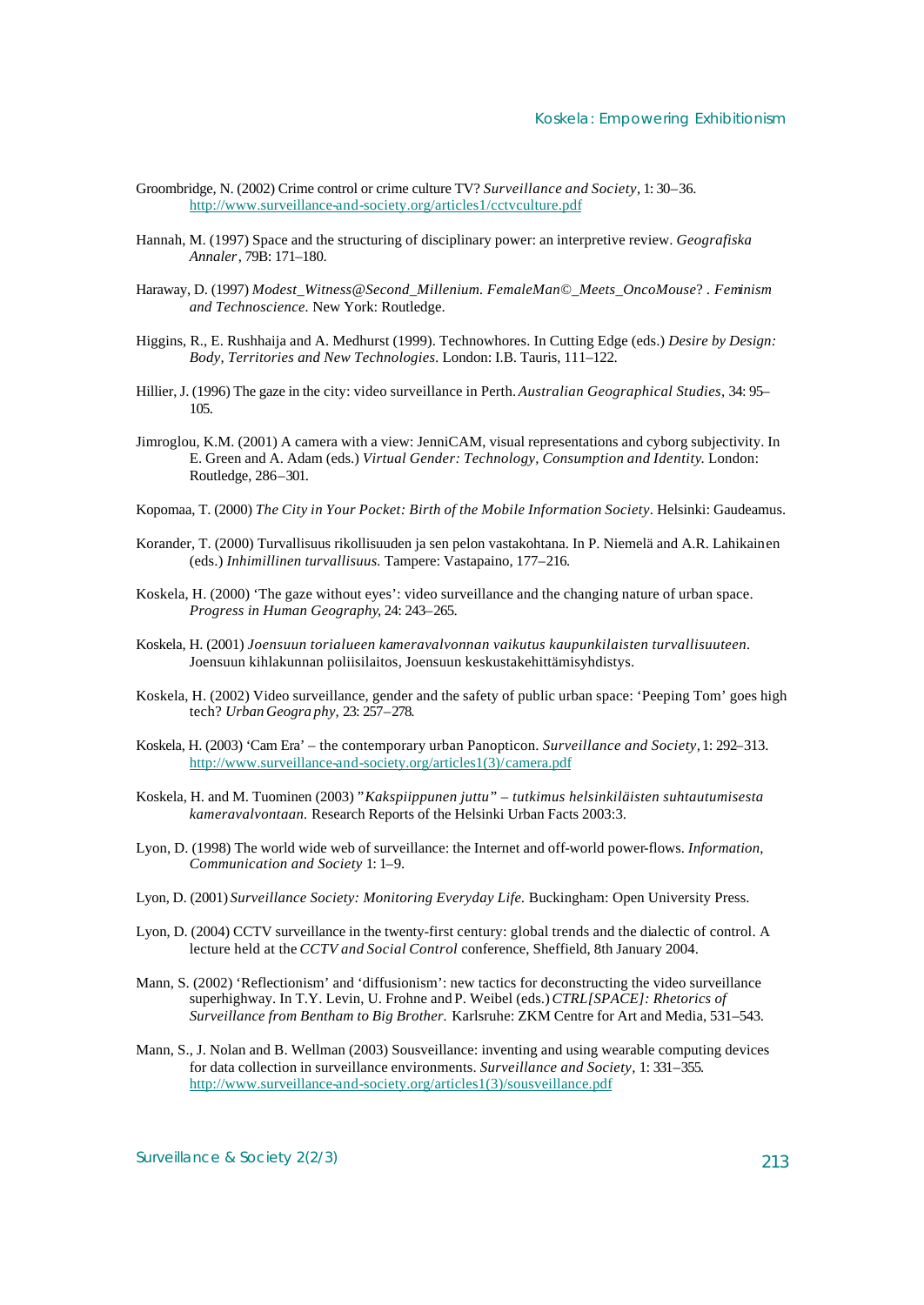- Mathiesen, T. (1997) The viewer society: Foucault's 'Panopticon' revisited. *Theoretical Criminology*, 1: 215–234.
- Monahan, T. (2004) Counter-surveillance as political intervention? Paper presented at the *CCTV and Social Control* conference, Sheffield, 8th January 2004.
- Norris, C. (2002) From personal to digital: CCTV, the Panopticon, and the technological mediation of suspicion and social control. In D. Lyon (ed.) *Surveillance as Social Sorting: Privacy, Risk and Digital Discrimination*. London: Routledge, 249–281.
- Nunes, M. (2001) Ephemeral cities: postmodern urbanism and the production of online space. In D. Holmes (ed.) *Virtual Globalization: Virtual Spaces/Tourist Spaces*. London: Routledge, 57–75.
- Pinck, P. (2000) From sofa to the crime scene: Skycam, local news and the televisual city. In M. Balshaw and L. Kennedy (eds.) *Urban Space and Representation*. London: Pluto Press, 55–68.
- Poster, M. (1995) *The Second Media Age*. Cambridge: Polity Press.
- Presdee, M. (2000) *Cultural Criminology and the Carnival of Crime*. London: Routledge.
- Roberts, L.D. and M.R. Parks (2001) The social geography of gender-switching in virtual environments on the Internet. In E. Green and A. Adam (eds.) *Virtual Gender: Technology, Consumption and Identity*. London: Routledge, 265–285.
- Schienke, E.W. and IAA (2002) On the outside looking out: an interview with the Institute for Applied Autonomy (IAA). *Surveillance and Society,* 1: 102–119. <http://www.surveillance-and-society.org/articles1/iaa.pdf>
- Seppänen, J. (2002) *Katseen voima. Kohti visuaalista lukutaitoa.* Tampere: Vastapaino.
- Shade, L.R (1996) Is there free speech on the Net? Censorship in the global information inrfastructure. In R. Shields (ed.) *Cultures of Internet: Virtual Spaces, Real Histories, Living Bodies.* London: Sage, 11– 32.
- Sharp, J.P., P. Routledge, C. Philo and R. Paddison (2000, eds.) *Entanglements of Power: Geographies of Domination/Resistance.* London: Routledge.
- Tabor, P. (2001) I am a videocam. In I.Borden, J.Kerr, J.Rendell and A. Pivaro (eds.) *The Unknown City: Contesting Architecture and Social Space.* Cambridge, Massachusetts: The MIT Press, 122–137.
- Terranova, T. (2001) Demonstrating the globe: virtual action in the network society. In D. Holmes (ed.) *Virtual Globalization: Virtual Spaces/Tourist Spaces.* London: Routledge, 95–113.
- Virilio, P. (2002) The visual crash. In T.Y. Levin, U. Frohne and P. Weibel (eds.) *CTRL[SPACE]: Rhetorics of Surveillance from Bentham to Big Brother.* Karlsruhe: ZKM Centre for Art and Media, 108–113.
- Wakeford, N. (1998) Urban culture for virtual bodies: comments on lesbian 'identity' and 'community' in San Francisco Bay Area cyberspace. In R. Ainley (ed.) *New Frontiers of Space, Bodies and Gender.* London: Routledge, 176–190.
- Weibel, P. (2002) Pleasure and the panoptic principle. In T.Y. Levin, U. Frohne and P. Weibel (eds.) *CTRL[SPACE]: Rhetorics of Surveillance from Bentham to Big Brother.* Karlsruhe: ZKM Centre for Art and Media, 207–223.
- Wertheim, M. (1997) The pearly gates of cyberspace. In N. Ellin (ed.) *The Architecture of Fear*. New York: Princeton Architectural Press, 295–302.